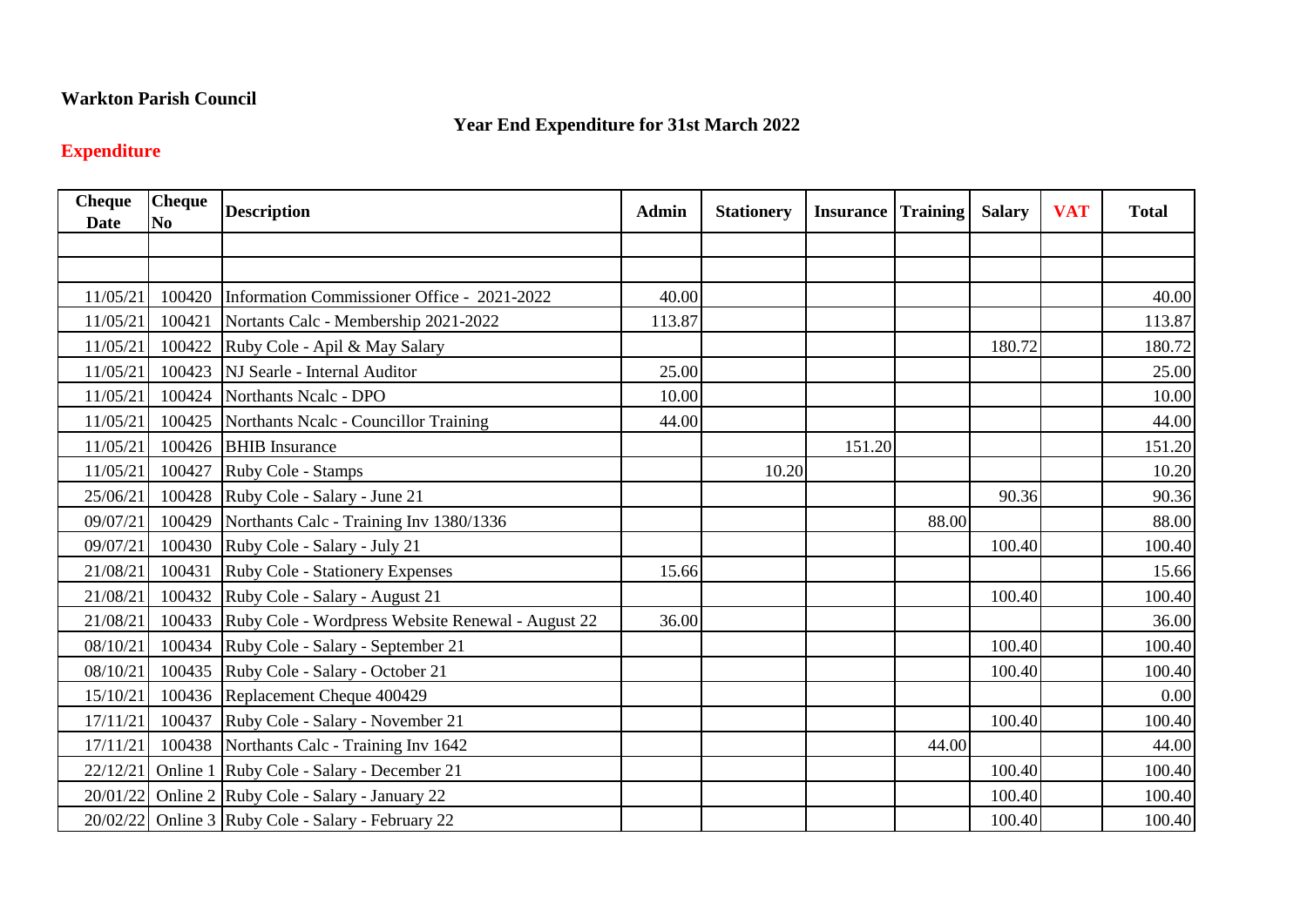|  | 25/02/22 Online 4 Ruby Cole - Expenses - Printer Cartridges |        | 29.61 |        |                | 5.92 | 35.53   |
|--|-------------------------------------------------------------|--------|-------|--------|----------------|------|---------|
|  | 25/02/22 Online 5 North Northamptonshire Council            | 29.53  |       |        |                |      | 29.53   |
|  | $20/03/22$ Online 6 Ruby Cole - Salary - March 22           |        |       |        | 100.40         |      | 100.40  |
|  |                                                             |        |       |        |                |      |         |
|  |                                                             | 314.06 | 39.81 | 151.20 | 132.00 1174.68 | 5.92 | 1817.67 |